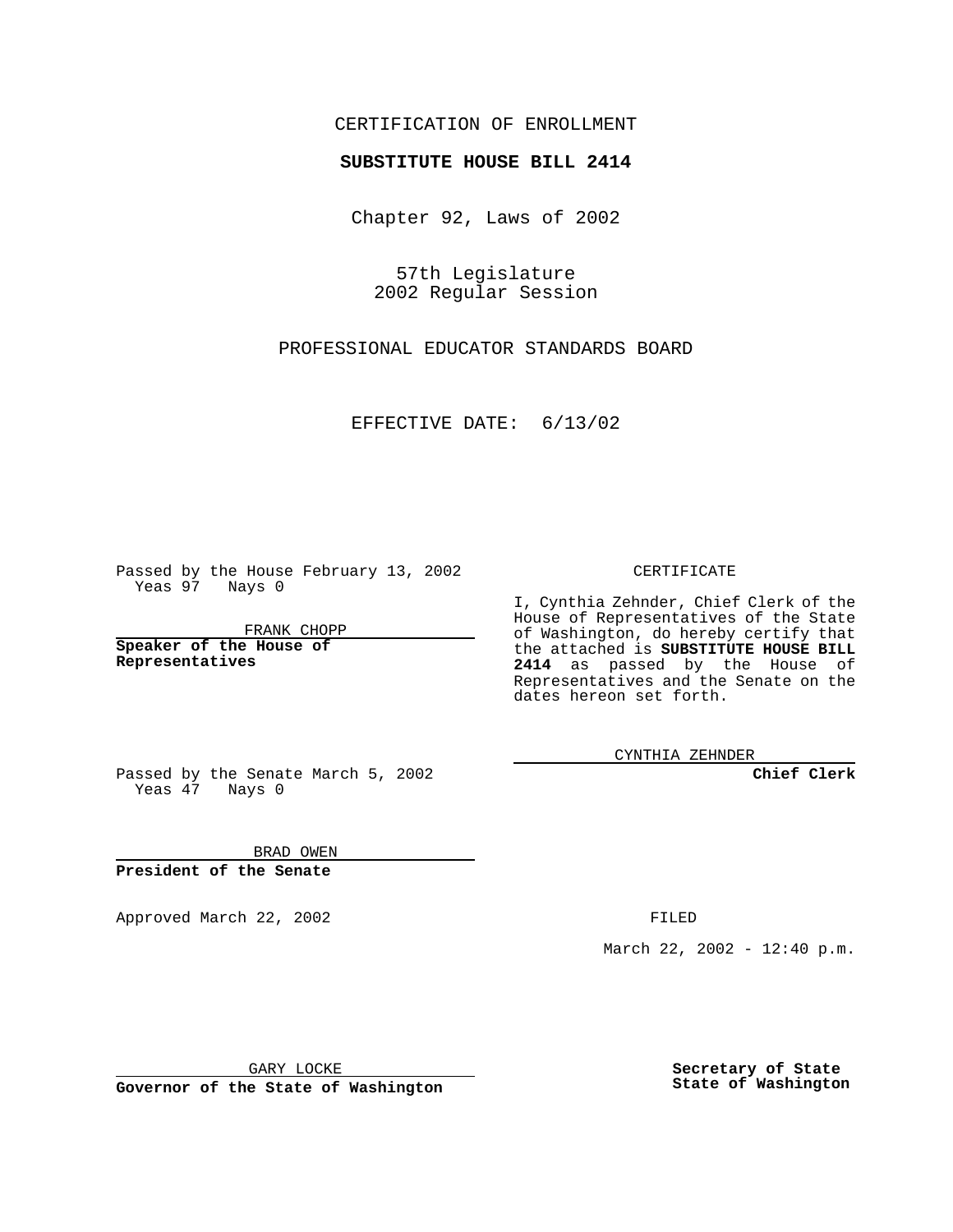## **SUBSTITUTE HOUSE BILL 2414** \_\_\_\_\_\_\_\_\_\_\_\_\_\_\_\_\_\_\_\_\_\_\_\_\_\_\_\_\_\_\_\_\_\_\_\_\_\_\_\_\_\_\_\_\_\_\_

\_\_\_\_\_\_\_\_\_\_\_\_\_\_\_\_\_\_\_\_\_\_\_\_\_\_\_\_\_\_\_\_\_\_\_\_\_\_\_\_\_\_\_\_\_\_\_

Passed Legislature - 2002 Regular Session

## **State of Washington 57th Legislature 2002 Regular Session**

**By** House Committee on Education (originally sponsored by Representatives Haigh, Anderson, Quall, Talcott, Tokuda, McIntire, Kenney, Chase and Schual-Berke; by request of Governor Locke, Superintendent of Public Instruction, State Board of Education and Professional Educator Standards Board)

Read first time 02/05/2002.

1 AN ACT Relating to the professional educator standards board; and 2 amending RCW 28A.410.200 and 28A.410.220.

3 BE IT ENACTED BY THE LEGISLATURE OF THE STATE OF WASHINGTON:

4 **Sec. 1.** RCW 28A.410.200 and 2000 c 39 s 102 are each amended to 5 read as follows:

 (1)(a) The Washington professional educator standards board is created, consisting of nineteen members to be appointed by the governor to four-year terms and the superintendent of public instruction, who shall be an ex officio, nonvoting member.

10 (b) As the four-year terms of the first appointees expire or 11 vacancies to the board occur for the first time, the governor shall 12 appoint or reappoint the members of the board to one-year to four-year 13 staggered terms. Once the one-year to three-year terms expire, all 14 subsequent terms shall be for four years, with the terms expiring on 15 June 30th of the applicable year. The terms shall be staggered in such 16 a way that, where possible, the terms of members representing a 17 specific group do not expire simultaneously.

18 (c) No person may serve as a member of the board for more than two 19 consecutive full four-year terms.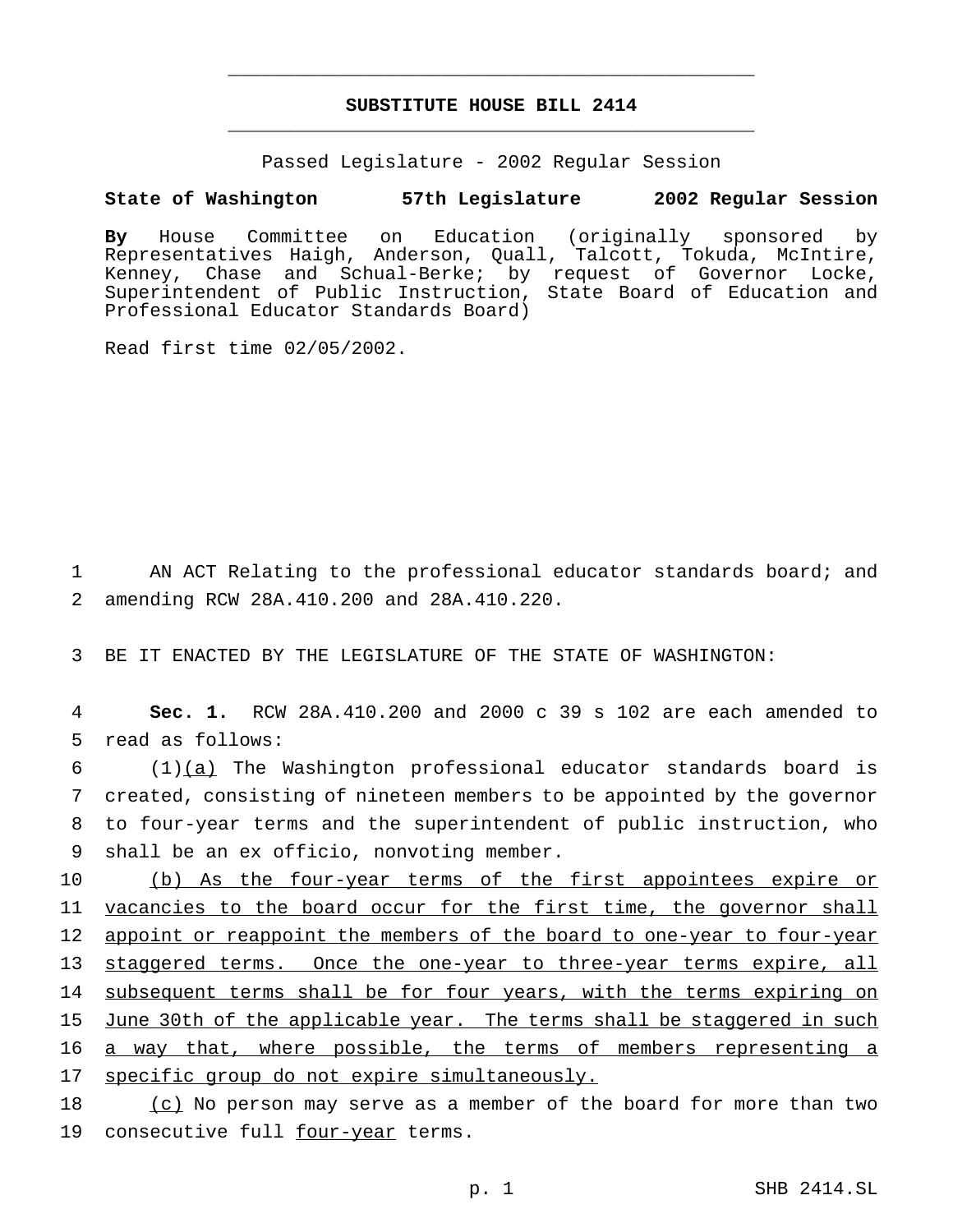1 (d) The governor shall annually appoint the chair of the board from among the teachers and principals on the board. No board member may serve as chair for more than two consecutive years.

 (2) Seven of the members shall be public school teachers, one shall be a private school teacher, three shall represent higher education educator preparation programs, four shall be school administrators, two shall be educational staff associates, one shall be a parent, and one shall be a member of the public.

(3) Public school teachers appointed to the board must:

 (a) Have at least three years of teaching experience in a Washington public school;

 (b) Be currently certificated and actively employed in a teaching position; and

 (c) Include one teacher currently teaching at the elementary school level, one at the middle school level, one at the high school level, and one vocationally certificated.

(4) Private school teachers appointed to the board must:

 (a) Have at least three years of teaching experience in a Washington approved private school; and

 (b) Be currently certificated and actively employed in a teaching position in an approved private school.

 (5) Appointees from higher education educator preparation programs must include two representatives from institutions of higher education as defined in RCW 28B.10.016 and one representative from an institution of higher education as defined in RCW 28B.07.020(4).

(6) School administrators appointed to the board must:

 (a) Have at least three years of administrative experience in a Washington public school district;

 (b) Be currently certificated and actively employed in a school administrator position; and

 (c) Include two public school principals, one Washington approved private school principal, and one superintendent.

(7) Educational staff associates appointed to the board must:

 (a) Have at least three years of educational staff associate experience in a Washington public school district; and

 (b) Be currently certificated and actively employed in an educational staff associate position.

 (8) Each major caucus of the house of representatives and the senate shall submit a list of at least one public school teacher. In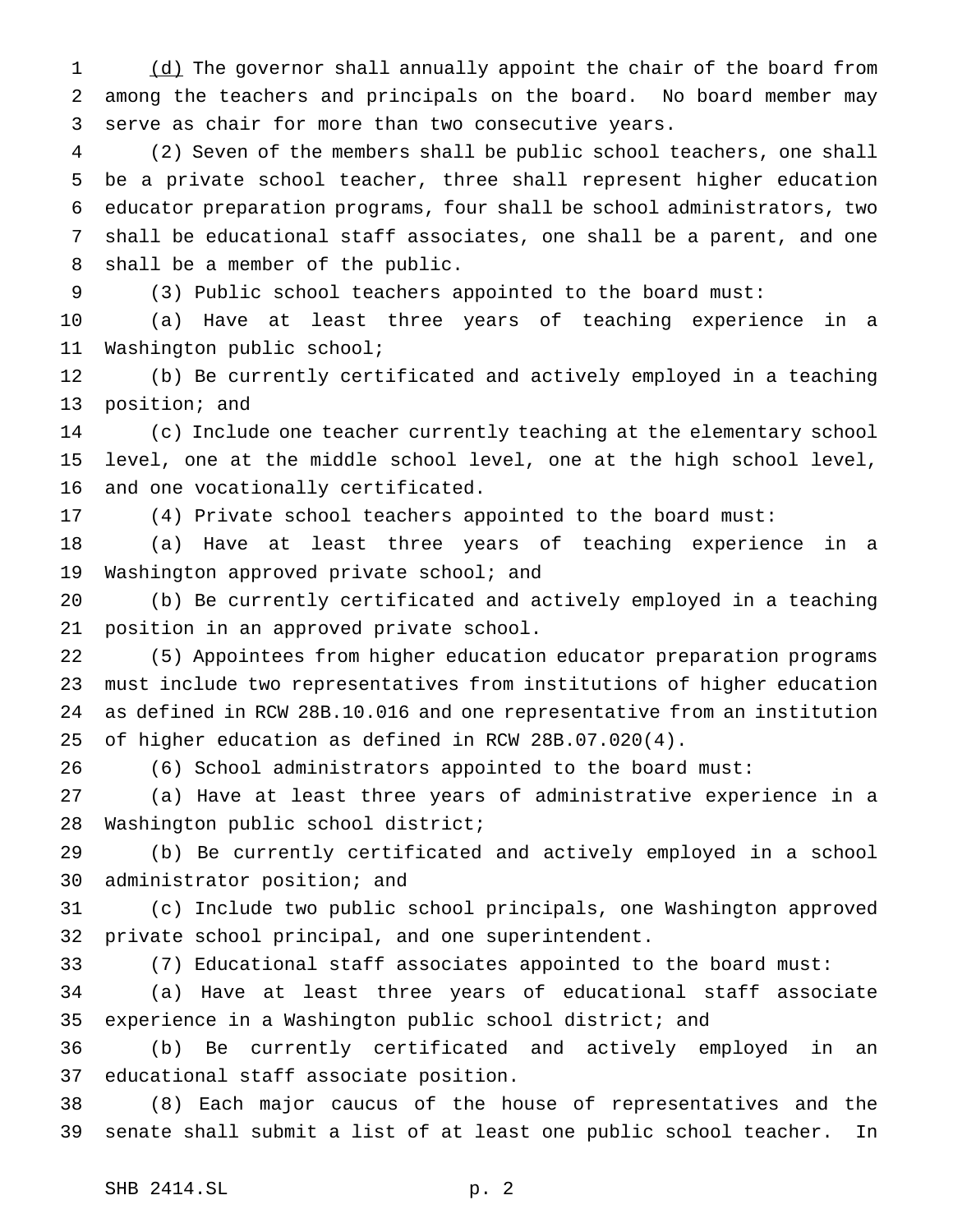making the public school teacher appointments, the governor shall select one nominee from each list provided by each caucus. The governor shall appoint the remaining members of the board from a list of qualified nominees submitted to the governor by organizations representative of the constituencies of the board, from applications from other qualified individuals, or from both nominees and applicants.

 (9) All appointments to the board made by the governor shall be subject to confirmation by the senate.

 (10) The governor shall appoint the members of the initial board no later than June 1, 2000.

 (11) In appointing board members, the governor shall consider the diversity of the population of the state.

 (12) Each member of the board shall be compensated in accordance with RCW 43.03.240 and shall be reimbursed for travel expenses incurred in carrying out the duties of the board in accordance with RCW 43.03.050 and 43.03.060.

 (13) The governor may remove a member of the board for neglect of duty, misconduct, malfeasance or misfeasance in office, or for incompetency or unprofessional conduct as defined in chapter 18.130 RCW. In such a case, the governor shall file with the secretary of state a statement of the causes for and the order of removal from office, and the secretary of state shall send a certified copy of the statement of causes and order of removal to the last known post office address of the member.

 (14) If a vacancy occurs on the board, the governor shall appoint a replacement member from the nominees as specified in subsection (8) of this section to fill the remainder of the unexpired term. When filling a vacancy of a member nominated by a major caucus of the legislature, the governor shall select the new member from a list of at least one name submitted by the same caucus that provided the list from which the retiring member was appointed.

 (15) Members of the board shall hire an executive director and an administrative assistant to reside in the office of the superintendent of public instruction for administrative purposes only.

 **Sec. 2.** RCW 28A.410.220 and 2000 c 39 s 201 are each amended to read as follows:

 (1)(a) Beginning not later than September 1, 2001, the Washington professional educator standards board shall make available and pilot a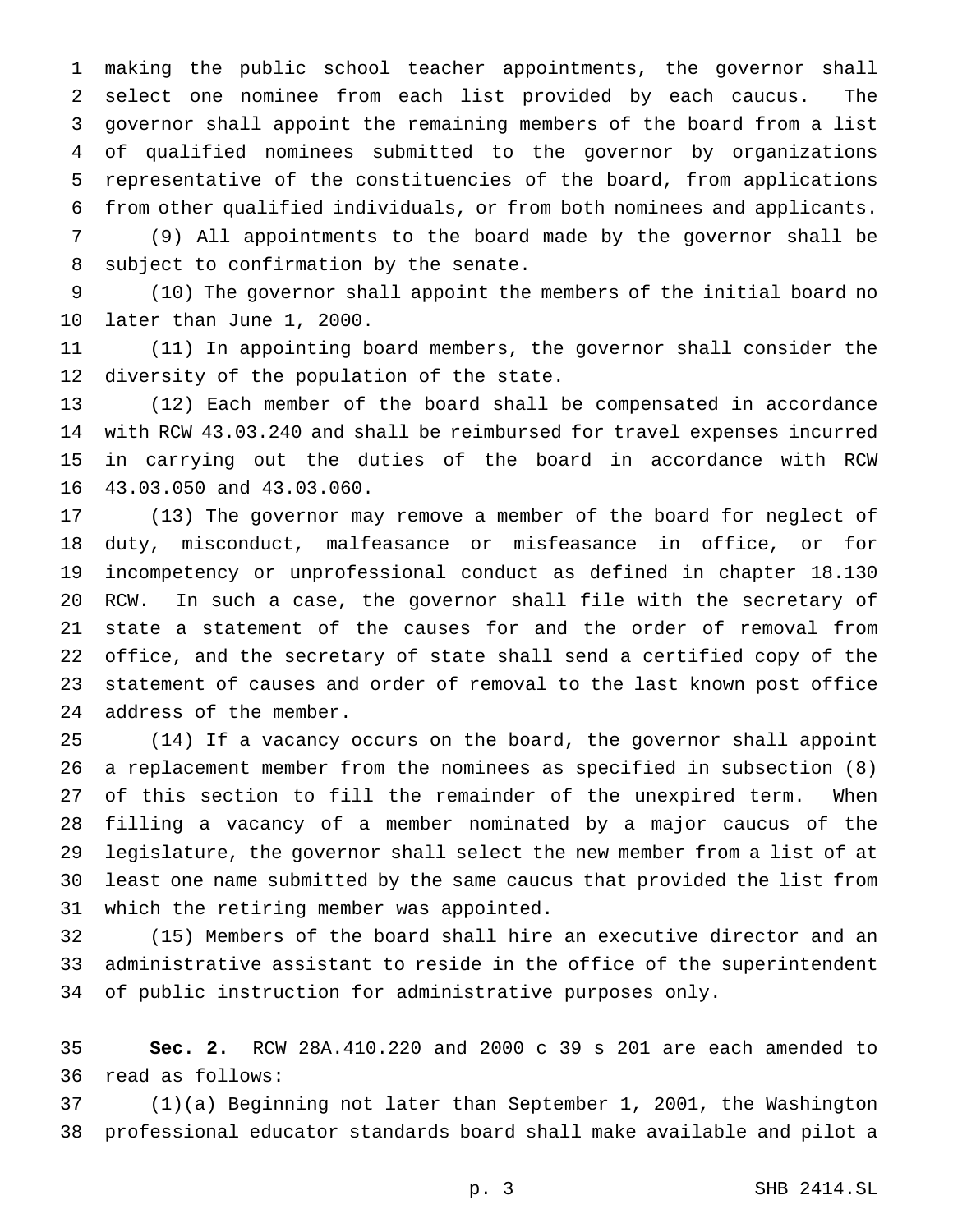means of assessing an applicant's knowledge in the basic skills. For the purposes of this section, "basic skills" means the subjects of at least reading, writing, and mathematics. Beginning September 1, 2002, except as provided in (c) of this subsection and subsection (3) of this section, passing this assessment shall be required for admission to approved teacher preparation programs and for persons from out-of-state applying for a Washington state residency teaching certificate.

 (b) On an individual student basis, approved teacher preparation programs may admit into their programs a candidate who has not achieved the minimum basic skills assessment score established by the Washington professional educator standards board. Individuals so admitted may not receive residency certification without passing the basic skills assessment under this section.

 (c) The Washington professional educator standards board may establish criteria to ensure that persons from out-of-state who are applying for residency certification and persons applying to master's degree level teacher preparation programs can demonstrate to the board's satisfaction that they have the requisite basic skills based upon having completed another basic skills assessment acceptable to the Washington professional educator standards board or by some other alternative approved by the Washington professional educator standards board.

 (2) Beginning not later than September 1, 2002, the Washington professional educator standards board shall provide for the initial piloting and implementation of a means of assessing an applicant's knowledge in the subjects for which the applicant has applied for an endorsement to his or her residency or professional teaching certificate. The assessment of subject knowledge shall not include 29 instructional methodology. Beginning September 1, ((2003)) 2005, passing this assessment shall be required to receive an endorsement for certification purposes.

 (3) The Washington professional educator standards board may permit exceptions from the assessment requirements under subsections (1) and (2) of this section on a case-by-case basis.

 (4) The Washington professional educator standards board shall provide for reasonable accommodations for individuals who are required to take the assessments in subsection (1) or (2) of this section if the individuals have learning or other disabilities.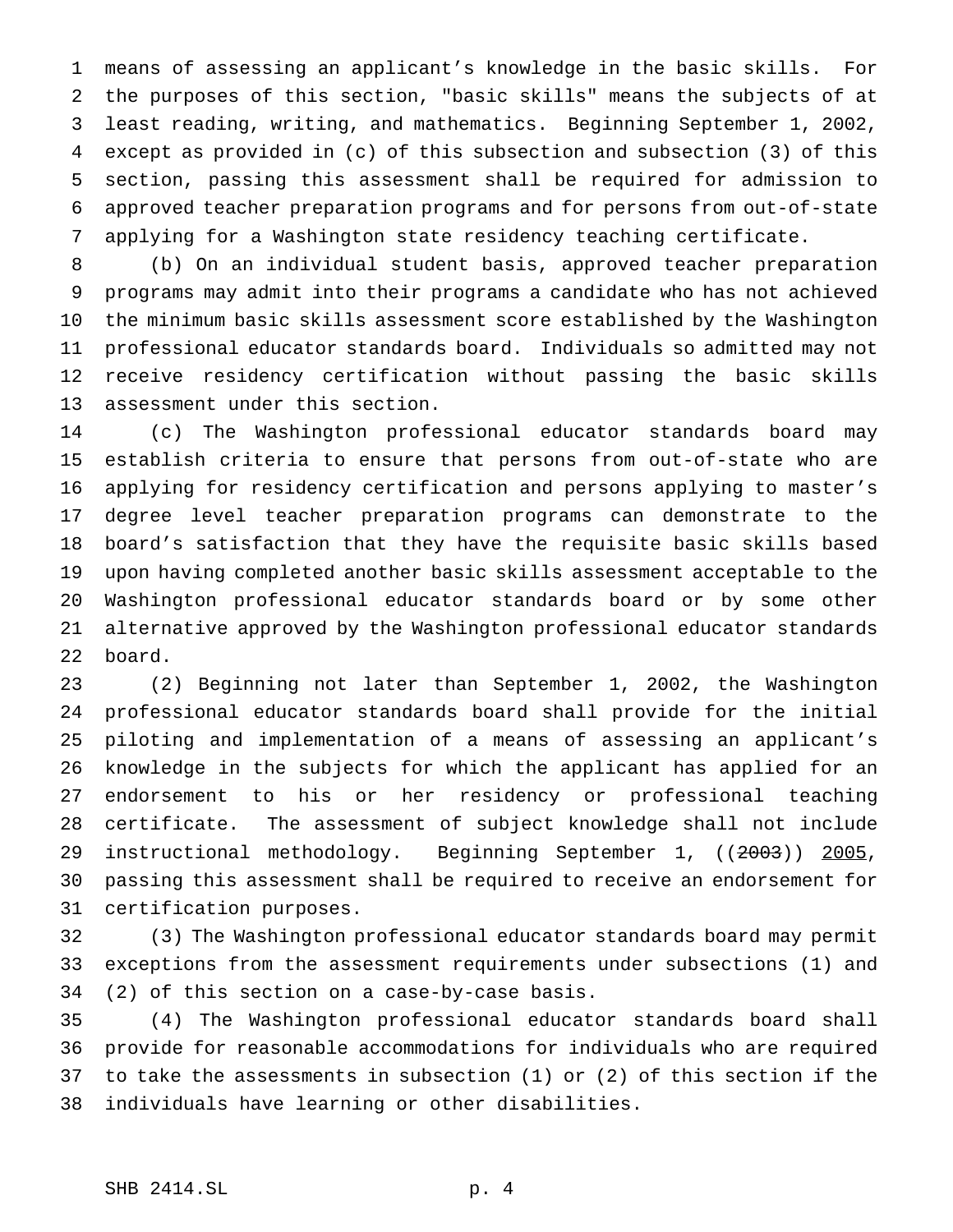(5) With the exception of applicants exempt from the requirements of subsections (1) and (2) of this section, an applicant must achieve a minimum assessment score or scores established by the Washington professional educator standards board on each of the assessments under subsections (1) and (2) of this section.

 (6) The Washington professional educator standards board and superintendent of public instruction, as determined by the Washington professional educator standards board, may contract with one or more third parties for:

 (a) The development, purchase, administration, scoring, and reporting of scores of the assessments established by the Washington professional educator standards board under subsections (1) and (2) of this section;

(b) Related clerical and administrative activities; or

(c) Any combination of the purposes in this subsection.

 (7) Applicants for admission to a Washington teacher preparation program and applicants for residency and professional certificates who are required to successfully complete one or more of the assessments under subsections (1) and (2) of this section, and who are charged a fee for the assessment by a third party contracted with under subsection (6) of this section, shall pay the fee charged by the contractor directly to the contractor. Such fees shall be reasonably related to the actual costs of the contractor in providing the assessment.

 (8) The superintendent of public instruction is responsible for supervision and providing support services to administer this section. (9) The Washington professional educator standards board shall collaboratively select or develop and implement the assessments and minimum assessment scores required under this section with the superintendent of public instruction and shall provide opportunities for representatives of other interested educational organizations to participate in the selection or development and implementation of such assessments in a manner deemed appropriate by the Washington professional educator standards board.

 (10) The Washington professional educator standards board shall adopt rules under chapter 34.05 RCW that are reasonably necessary for the effective and efficient implementation of this section.